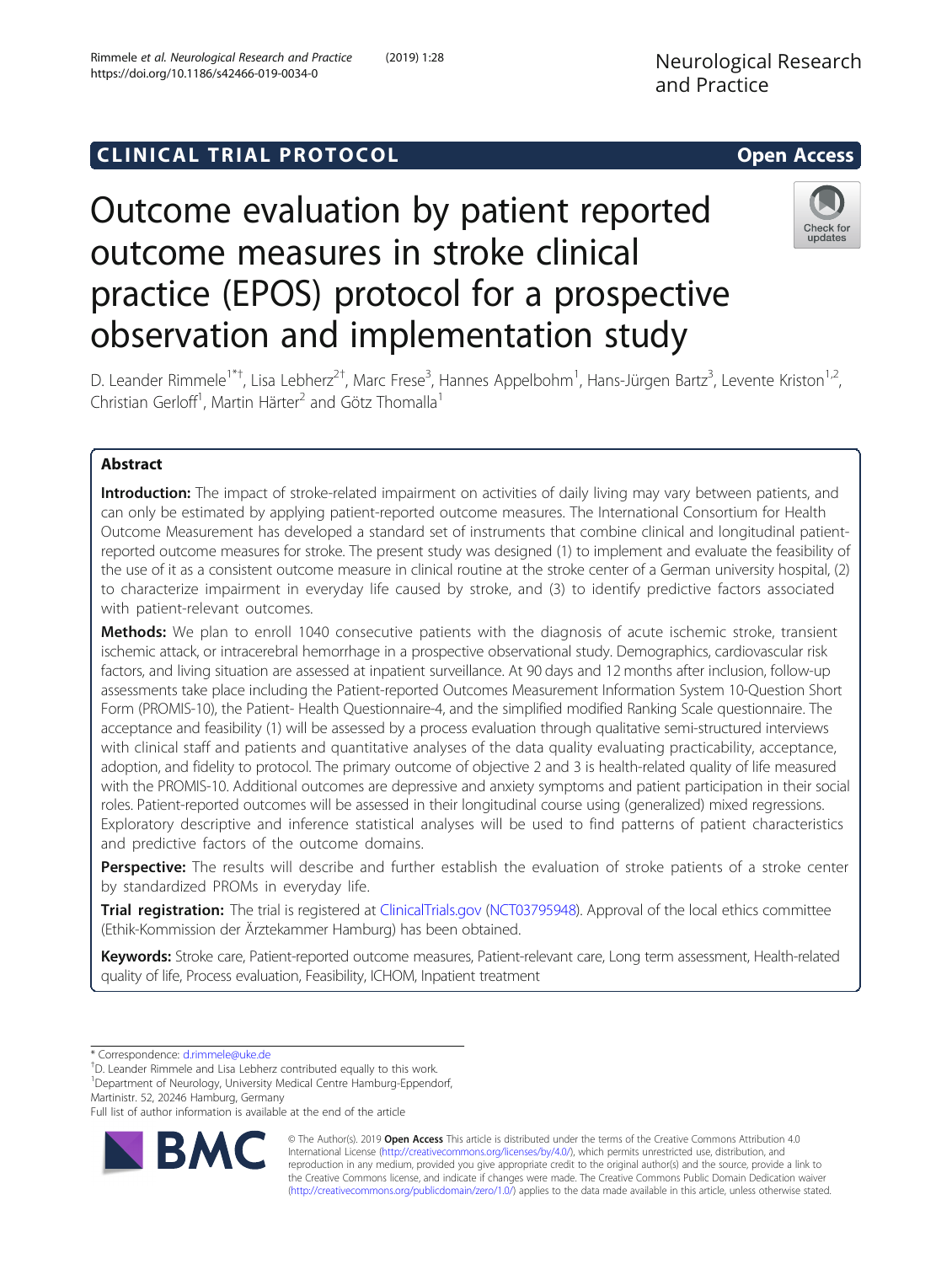#### Introduction

Stroke is a major cause of death and disability worldwide. Although the mortality of stroke has decreased through improved treatment by new interventions and more efficient management strategies, the overall societal burden of stroke has further grown during the last decades [[8](#page-5-0), [17](#page-6-0)]. Three months after stroke, about 40% of stroke patients are either dead, living in a nursing home, or depending on continuous care from others [[12](#page-5-0)]. Direct deficits resulting from stroke, e.g. paresis or aphasia, are easily spotted, and well characterized by clinical rating scales, which are used in clinical practice. There are, however, indirect consequences of stroke which are more difficult to detect unless they are looked for by purpose. Stroke patients are known to suffer from problems with impaired cognition, anxiety, and depression amongst others, which in turn, affect functional status, and satisfaction in daily living, and which often only become manifest in the long term in everyday life as outpatients [\[1,](#page-5-0) [16,](#page-6-0) [23](#page-6-0)]. These highly relevant consequences of stroke are often missed in standard assessments by physicians or in clinical scales applied by stroke researchers.

The past years have brought a movement towards a more patient-centered evaluation of quality and value in health care, summarized by the term of `value-based healthcare´ [[20,](#page-6-0) [21\]](#page-6-0). In this context, the evaluation of quality of care and treatment success by patient-reported outcome measures (PROMs) play a central role [[10,](#page-5-0) [24\]](#page-6-0). Retrospective studies of patients after mild ischemic, and hemorrhagic strokes have reported altered quality of life using PROMs of the National Institute of Health's Patient-reported Outcome Measurement Information System (PROMIS), showing changes in physical, social, and mental domains [[15\]](#page-6-0). To overcome the problem of the great variability of PROMs used for assessment, the International Consortium for Health Outcomes Measurements (ICHOM) has coordinated the development of a consensus Standard Set of PROMs for Stroke based on PROMIS in order to enable comparable assessment of healthcare value in stroke management across different settings [\[13,](#page-5-0) [14,](#page-5-0) [22](#page-6-0)]. There is, however, a lack of data on patient-reported outcomes of stroke management from routine clinical practice. Studies reporting process evaluation of implementation of PROMs in the clinical practice are also scarce, although in form of process evaluations, facilitators and barriers of such an implementation can be discovered, and the implementation process can be adjusted for a successful realization of the desired intervention or enquiry.

#### Methods

#### Aim of the trial

The objectives of the current study are to implement the ICHOM-Standard Set for Stroke (ICHOM-SSS) in routine stroke care, and appraise this implementation, i.e. the acceptance and feasibility of its use in clinical practice by means of a process evaluation, to systematically characterize the long-term functional status and healthrelated quality of life after stroke in a longitudinal setting, and to identify factors influencing outcome and course of outcome after stroke. The addressed research questions are to which extend can the ICHOM-SSS be implemented into the routine health care for stroke patients and how are acceptance, benefit, and feasibility appraised by patients and clinical staff? How is the outcome of stroke and stroke treatment in a consecutive sample and which medical and patient-related factors influence the treatment outcome?

#### Study description and study design

We perform a prospective exploratory observational and implementation study with a longitudinal design. The sample consists of a consecutive cohort of patients referred to the stroke unit at the University Medical Centre Hamburg-Eppendorf for acute ischemic or hemorrhagic stroke within a 15 months period.

#### Inclusion/exclusion criteria

Inclusion criteria are:

- treatment at the stroke unit of our hospital with acute ischemic stroke (AIS) [ICD10 I63], transient ischemic attack (TIA) [ICD10 G45], or intracerebral hemorrhage (ICH) [ICD10 I61]
- informed consent by the patient or legal guardian

Exclusion criteria are:

- severe disturbances of the ability to communicate, i.e. due to severe aphasia, dementia;
- insufficient knowledge of the German or English language.

#### Sample size estimation

In the past years, approximately 1300 patients with a relevant diagnosis were admitted at the stroke unit of our hospital annually. Of these patients, 60% had an ischemic stroke, 32% had a transient ischemic attack, and 8% were admitted with intracerebral hemorrhage. With an expected dropout of approximately 25%, we aim to include  $n = 1040$  $n = 1040$  $n = 1040$  patients (Fig. 1). This number allows for exploratory descriptive and inferential analyses with high precision and power, including subgroup analyses and the use of multivariate and longitudinal models. While the planned analyses are of exploratory nature, sample size calculations, done with GPower [\[7](#page-5-0)] show that in order to identify a small effect (H0  $\rho^2$  = 0.01 and H1  $\rho^2$  = 0.05 in a two-sided test with a power of 0.90, a regression analysis with 25 predictors the analysis of data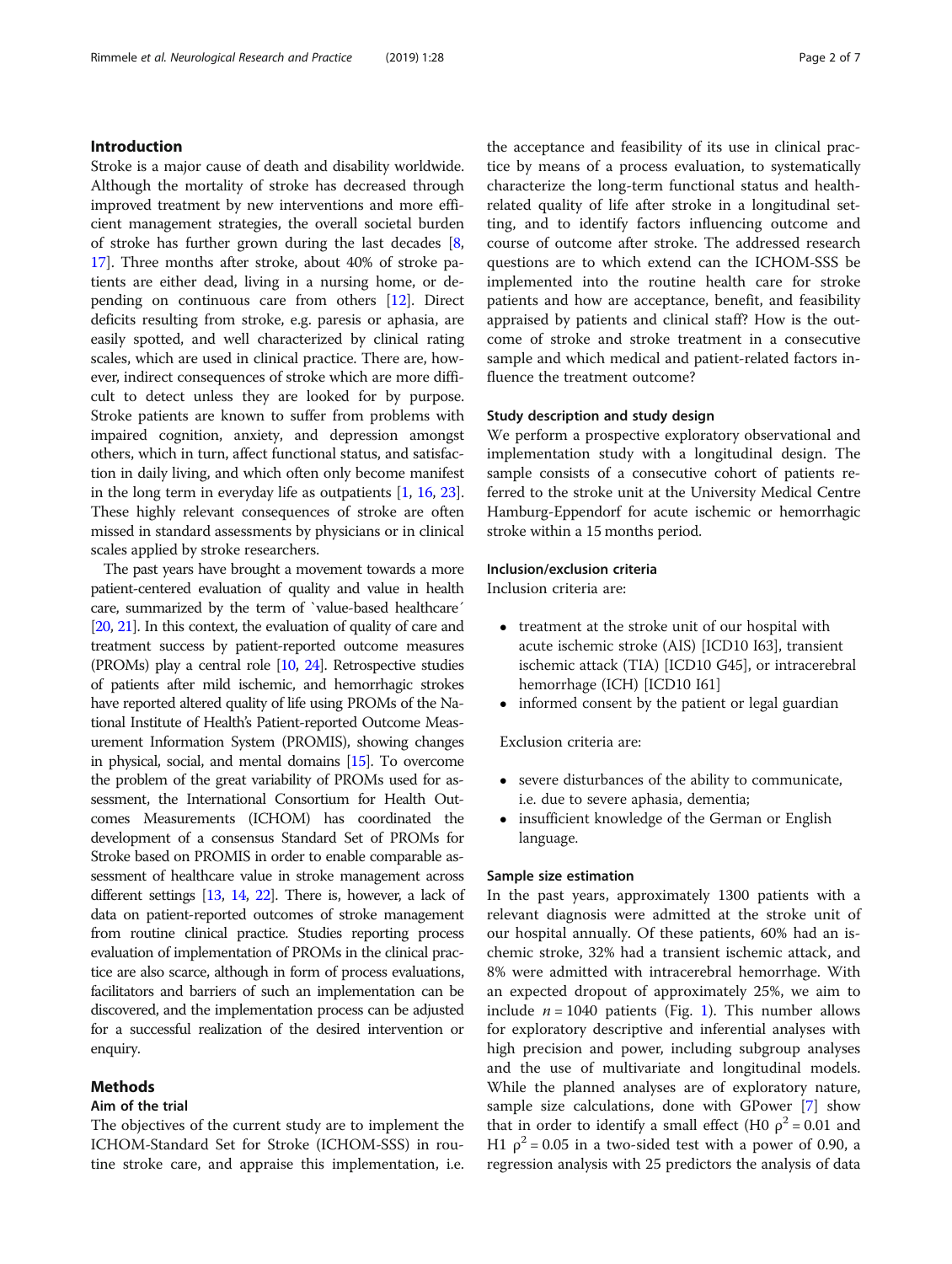<span id="page-2-0"></span>

of 846 cases are necessary, which is below the expected sample size.

#### Eligibility criteria

Inpatients of the stroke unit will be screened for participation via the electronic health record (EHR) by study nurses after admission. They will not be involved in treatment of the patients and use set ups of the EHR to filter diagnoses and to obtain an overview of included and not included patients for minimizing losses.

#### Arms and intervention

In order to implement the ICHOM-SSS into the clinical routine, it will be integrated into the medical center's EHR to ease identification, inclusion, and storage of data. A process evaluation will be conducted, measuring the degree of feasibility in this study, acceptance of patients, clinical and administrative staff, practicability, realization, and adoption of the implementation process and execution of this assessment, reach, and fidelity to protocol (Table [1](#page-3-0)). These outcomes are chosen by means of the current standards of feasibility studies [\[6](#page-5-0), [11,](#page-5-0) [18](#page-6-0)]. According to a mixed method approach, the evaluation is subdivided into quantitative and qualitative analyses. The quantitative part consists of two data quality and plausibility checks. The first analysis is conducted shortly

after start of data collection, and the second is conducted after the data collection is completed.

The qualitative data are collected in semi-structured interviews with patients as well as clinical and study staff. Aim of the interviews is to capture opinion and experience of the intervieews regarding the extended health evaluation with the focus on acceptance, adequacy, and purpose as well as facilitators and barriers of the implementation process. It is planned to conduct 15 patient interviews, matched for severity of stroke impact, measured with the simplified modified Ranking Scale questionnaire (smRSq). While the patient interviews will be held by phone after the 12 months follow up is completed, the staff interviews  $(n = 5)$  will be conducted twice; once shortly after the introduction of the ICHOM-SSS to the clinical routine and once after the termination of the enquiry phase. The first data check and staff interview serve not only as an inspection of feasibility but allow for potentially necessary adjustments to the process. The second data check and expert interview repeat and finalize the inspection of feasibility, respectively. Interviewing professionals of different contexts and patients shall increase validity of the results by capturing various perspectives on the enquiry.

If meeting the inclusion criteria, patients will be interviewed and their clinical records analyzed during inpatient stay concerning demographics, risk factors, and patient characteristics. The interview takes place twice;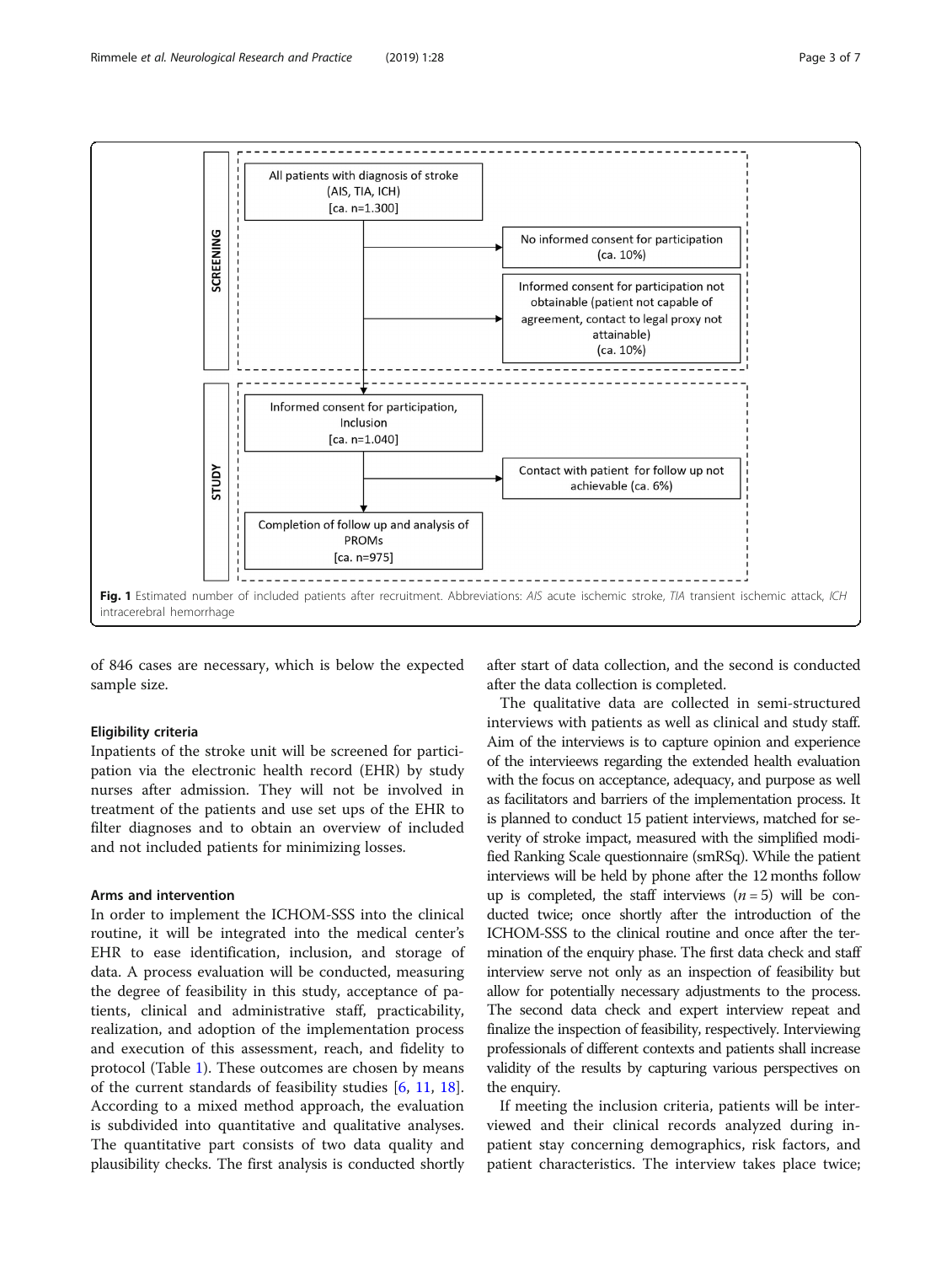| Domain                   | Operationalisation                                                                                                                                                  |
|--------------------------|---------------------------------------------------------------------------------------------------------------------------------------------------------------------|
| Acceptance               | Satisfaction with the intervention and its implementation                                                                                                           |
| Practicability           | Relevance of the intervention and compatibility with the specific setting                                                                                           |
| Realisation and adoption | Realisation: intend and action to employ the intervention<br>Adoption: adjusted execution of the intervention to fit the setting and recording of these adjustments |
| Accessibility            | Penetration of intervention and access for all designated and eligible recipients                                                                                   |
| Fidelity to protocol     | Quality and of intervention delivery and adherence to implementation protocol                                                                                       |

<span id="page-3-0"></span>**Table 1** Quantitative and qualitative feasibility assessment; type and description of analysis

once as soon as possible after intake and the second at discharge. If attending the interviews or answering the questionnaire is not possible due to disability, e.g. aphasia, the patient's proxy will be contacted and asked to provide the information.

Assessment and parameters are collected according to the ICHOM-SSS(International Consortium for Health Outcomes Measurement (ICHOM), 2017), consisting of living situation, pre- and post-stroke functional status, cardiovascular risk factors including atrial fibrillation, the National Institute of Health Stroke Scale (NIHSS), and administrative data i.e. length of stay, survival, planned rehabilitation procedures, and discharge destination (Fig. 2). Follow up assessments take place 3 and 12 months after admission respectively. The assessment strategy is twofold. Firstly, a paper-and-pencil questionnaire is sent to the patients, consisting of a repetition of questions listed above, additional to the PROMs described below. Secondly, a short telephone interview takes place to assess the smRSq as well as record PROMs if patients were unable to fill in and send back the questionnaire

themselves. If contact cannot be established postal or via three phone calls within 2 weeks patients will be excluded from further analysis.

#### Outcome measures

The primary outcome of this project is the change in patient-reported global health after stroke over the course of 1 year. This is measured three and 12 months after stroke using the Patient-reported Outcomes Measurement Information System 10-Question Short Form (PROMIS-10) questionnaire. The PROMIS-10 has been shown to be feasible and valuable in the assessment of patients after stroke [[22\]](#page-6-0). Relevant domains are physical and mental health, for both used a t-score calculated from a sum-score with standardized t-values, with  $M \pm SD = 50 \pm 10$ , as fit in healthy American subjects. Lower values will reflect a poorer outcome. Additional information may be gained from single questions concerning participation in social activity and general health. The direction of scoring is the same. Depressive and anxiety symptoms are assessed using the Patient Health Questionnaire-4 (PHQ-4). It is a four-item score and has

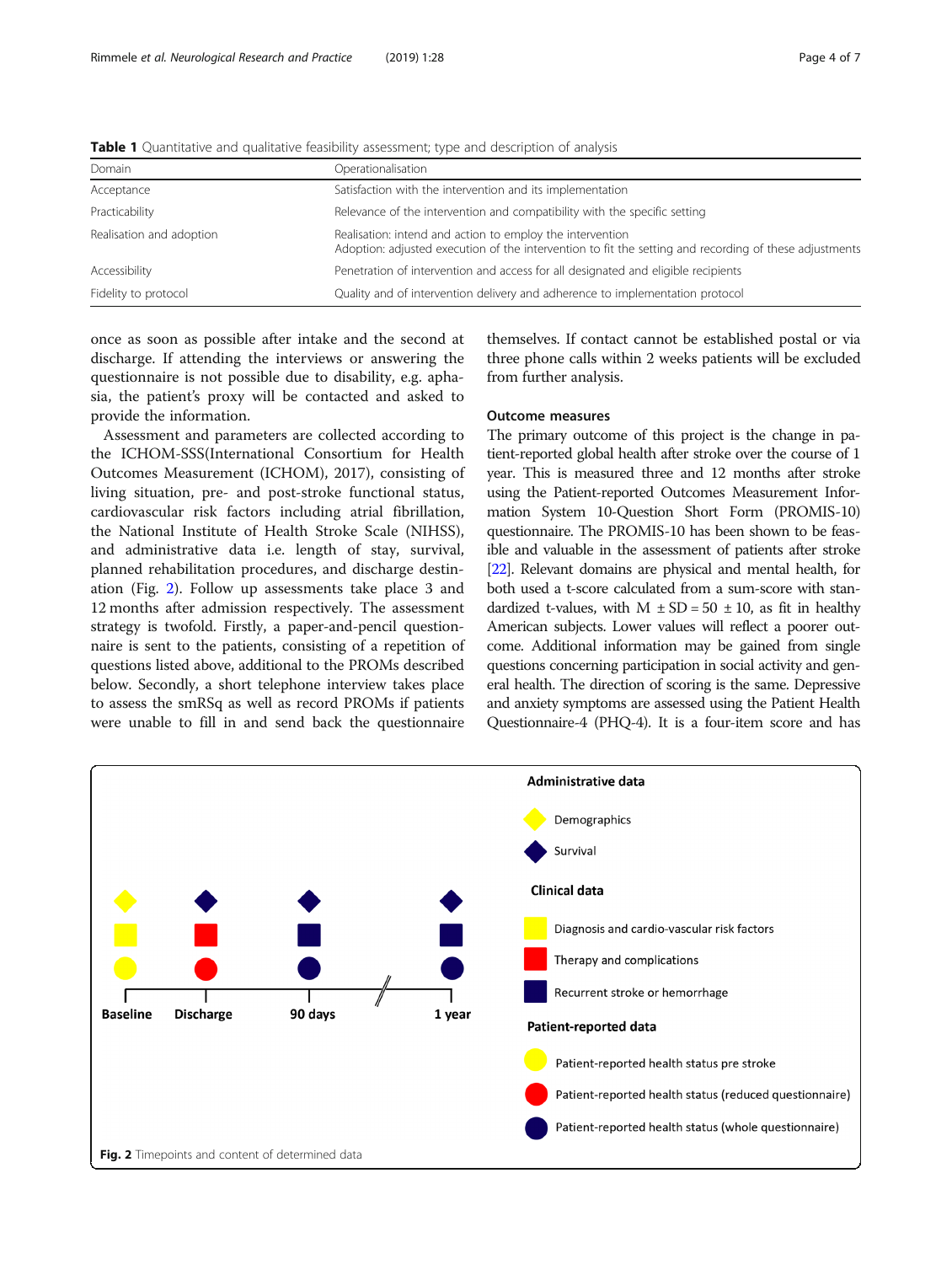been established as a self-reported written questionnaire in a broad German and American cohort containing different threshold values [\[19\]](#page-6-0). Its scale reaches from one to six for each subdomain, with higher scores indicating worse status, and a score above 3 considered positive for a potential presence of anxiety or depression. Lastly, according to the ICHOM-SSS, we will assess motor function by the smRSq. This is done by phone interview. The smRSq has been shown to reflect motor disability with a comparable value as the traditional mRS [[4\]](#page-5-0). Its scale does not differ from the latter, and reaches from zero for no symptoms, to six for death.

#### Data analysis and management

Research question 1: A process evaluation is performed to answer the first research question. This means process data on the implementation and enquiry process will be collected. Two structured analyses of process- and outcome data will be performed on congruency and completeness in order to detect potential discrepancies between conception and realization. The results of the evaluation will be examined via descriptive statistics. The interviews will be recorded, transcribed and analyzed using a realist thematic analysis approach [\[3](#page-5-0)], specifically a framework content analysis [\[9\]](#page-5-0). The thematic analysis approach is a method by which qualitative data is coded into themes. We will use a mainly deductive approach, as our feasibility outcomes are already predefined (see Table [1](#page-3-0)). Coding schemes are developed beforehand and discussed regularly. Nevertheless, we are open to the possibility of inductive theme generation, if data suggests. The results will be reported using consolidated criteria for reporting qualitative research [\[2](#page-5-0)].

Research questions 2 and 3: The data will be analysed by descriptive and inferential statistics, Depending on the outcome, (generalised) multilevel linear (patient-reported global health) and logistic (mental and motor health) regression analyses will be conducted. Factors that are believed to possibly influence the outcomes will be integrated in form of covariates. These will comprise demographics, pre-existing deficits and prior strokes, and deficits at admission (NIHSS) since recent studies have shown a negative influence of impaired motor function on different PROMIS domains(Katzan, Thompson, et al., 2018). Additionally, survival analyses (mortality) will be performed. Exploratory structural equation models are fitted to identify differential characteristic patterns of the outcomes. Further, exploratory subgroup analyses are planned, using regression models that fit the respective research questions. Results with  $p < .05$  will be considered as statistically significant. As this study is of explorative nature, no adjustments for multiple testing will be made. However, the elevated risk of an occurrence of type-I errors will be regarded at the interpretation of the results. Missing values will be accounted for by using mixed modelling techniques. Sensitivity analyses will be performed when no mixed models are used. The influence of the NIHSS on the outcomes will be analysed separately using median and nonparametric tests.

#### Software

The electronic health record will be used for data collection and storage. For preparation and most quantitative data analyses, it is anticipated to use the software  $R$  ([https://](https://www.r-project.org) [www.r-project.org](https://www.r-project.org)) and IBM SPSS Statistics [\(https://www.](https://www.ibm.com/analytics/spss-statistics-software) [ibm.com/analytics/spss-statistics-software\)](https://www.ibm.com/analytics/spss-statistics-software). Lastly, the software MAXQDA [\(https://www.maxqda.com](https://www.maxqda.com)) will be used for qualitative data analyses.

#### **Contacts**

EPOS is conducted as a single-center study by the University Medical Center Hamburg-Eppendorf in collaboration of the Department of Neurology, Department of Medical Psychology, and the Office for Quality Management and Clinical Process Management. EPOS is funded by the Innovation Fund of the German Federal Joint Committee.

#### Perspective

Our study protocol represents the first prospective cohort study using the ICHOM Standard Set for Stroke to assess PROMs in stroke patients. Through open inclusion criteria, we attempt to gather a broad spectrum of stroke patients that is representative for the population of acute stroke patients treated on stroke unit in daily routine care in a German metropolitan regions. Information gathered from the process evaluation will help to understand the facilitators and barriers of the standard use of PROMs –also in the long term- in the routine stroke care. The analysis will show, what might have to be adjusted for a smooth and successful implementation and realization of an extended and long-term treatment assessment. Should the analysis show that such an implementation is feasible and accepted amongst affected persons, measures will be taken that the implemented enquiry remains in use within the routine health care at the stroke unit of the University Medical Centre Hamburg-Eppendorf after the end of the trial. Furthermore, the results of the process evaluation will help to accomplish and accelerate the implementation of such enquiries in other settings. Information analyzed from follow up assessments should describe health-related difficulties in everyday life and might show predictive patient or therapy-related factors concerning different groups of patients. Our analysis will help in identifying subgroups of stroke patients with increased risk of impaired quality of life after stroke that may be targeted by specific interventions. Overall, the information collected in our study will help to bring the patients' perspective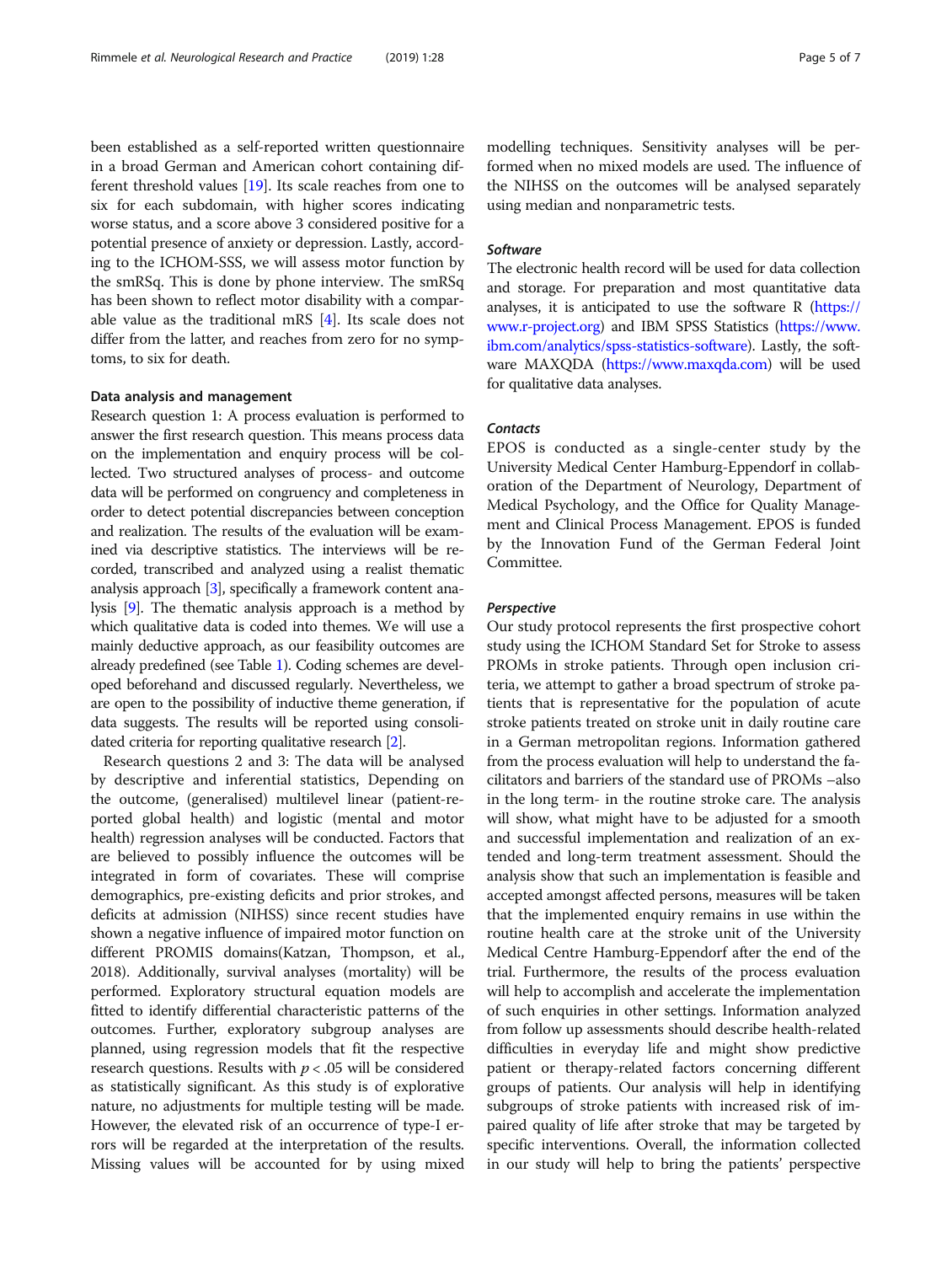## <span id="page-5-0"></span>into the focus of stroke care and may inform future strategies for improving stroke treatment at different levels.

#### Abbreviations

AIS: Acute ischemic stroke; EHR: Electronic health record; ICD-10: International Statistical Classification of Diseases and Related Health Problems 10th revision; ICH: Intracerebral hemorrhage; ICHOM: The International Consortium for Health Outcomes Measurements; ICHOM-SSS: The International Consortium for Health Outcomes Measurements -Standard Set for Stroke; PHQ-4: Patient Health Questionnaire-4; PROMIS-10: Patient-reported Outcomes Measurement Information System 10- Question Short Form; PROMs: Patient-reported Outcome measures; smRSq: simplified modified Ranking Scale questionnaire; TIA: Transient ischemic attack

#### Acknowledgements

Not applicable.

#### Authors´ contributions

LR contributed to the acquisition of data and wrote the manuscript; LL contributed to the planning of the study and revised the manuscript critically for important intellectual content; MF conceptualized the study, drafted the study design, and revised the manuscript critically for important intellectual content; HA contributed to the acquisition of data and revised the manuscript critically for important intellectual content; HJB conceptualized the study and revised the manuscript critically for important intellectual content; LK conceptualized the study, drafted the study design, and revised the manuscript critically for important intellectual content; CG contributed to the planning of the study and revised the manuscript critically for important intellectual content; MH conceptualized the study, drafted the study design, and revised the manuscript critically for important intellectual content; GT conceptualized the study, drafted the study design, and revised the manuscript critically for important intellectual content. All authors approved the final version and take responsibility for the accuracy and integrity of the study.

#### Funding

This work is funded by the Innovation Fund of the German Federal Joint Committee.

(Gemeinsamer Bundesausschuss, [https://www.g-ba.de/sys/kontakt/\)](https://www.g-ba.de/sys/kontakt/), with the grant number 01VSF16023. The German Federal Joint Committee reviewed and approved the study design during the grant application process. It had no role in the conduct of the study and the publication process.

#### Availability of data and materials

The data will be deposited in a protected server of the University Medical Centre Hamburg-Eppendorf. Access is strongly regulated even for study personnel. Owing to the difficulty of de-identification (routine care, qualitative data, etc.), individual participant data will not be shared publicly. Upon reasonable request that includes a methodologically sound proposal for the usage of data that is also approved by the responsible review committee data may be shared.

#### Ethics approval and consent to participate

The study is carried out following the Helsinki Declaration of the World Medical Association and according to the principles of good clinical and good scientific practice. Study participation is voluntary and can be withdrawn at any time. Written and audio-recorded informed consent will be obtained prior to participation, if applicable. Patients will be fully informed about aims, procedures, data collection and the use of collected data in this study. Rejecting participation has no negative consequences for patients. No foreseeable risk results from participating. No compassionate use is carried out. No invasive intervention is conducted. This study is registered at [clinicaltrial.gov](http://clinicaltrial.gov) (NCT03795948). Principles of data protection will be kept. Approval of the local ethics committee (Ethik-Kommission der Ärztekammer Hamburg) has been obtained (PV54565, 14.03.2017). The results of this study will be disseminated via peer-reviewed journals. Deviations from protocol, i.e. inclusion, recruitment, procedure, and statistical data analysis will be discussed. The plot of our description is oriented on the SPIRIT guidance for protocols of clinical trials [5].

#### Consent for publication

Not applicable.

#### Competing interests

LR, LL, MF, HA, HJB, LK, and MH have no conflict of interest. CG reports personal fees from Amgen, Bayer Vital, Bristol-Myers Squibb, Boehringer Ingelheim, Sanofi Aventis, Abbott, and Prediction Biosciences outside the submitted work. GT reports receiving consulting fees from Acandis, grant support, and lecture fees from Bayer, lecture fees from Boehringer Ingelheim, Bristol-Myers Squibb/Pfizer, and Daiichi Sankyo, and consulting fees and lecture fees from Stryker outside the submitted work.

#### Author details

<sup>1</sup>Department of Neurology, University Medical Centre Hamburg-Eppendorf, Martinistr. 52, 20246 Hamburg, Germany. <sup>2</sup>Department of Medical Psychology, University Medical Centre Hamburg-Eppendorf, Martinistr. 52, 20246 Hamburg, Germany. <sup>3</sup>Office for Quality Management and Clinical Process Management, University Medical Centre Hamburg-Eppendorf, Martinistr. 52, 20246 Hamburg, Germany.

#### Received: 4 July 2019 Accepted: 25 July 2019 Published online: 01 November 2019

#### References

- Barker-Collo, S., Feigin, V., Lawes, C., Senior, H., & Parag, V. (2010). Natural history of attention deficits and their influence on functional recovery from acute stages to 6 months after stroke. Neuroepidemiology, 35(4), 255–262. [https://doi.org/10.1159/000319894.](https://doi.org/10.1159/000319894)
- 2. Booth, A., Hannes, K., Harden, A., Noyes, J., Harris, J., Tong, A., et al. (2014). COREQ (consolidated criteria for reporting qualitative studies). In Guidelines for reporting Health Research: A User's manual (Vol. 21, pp. 214–226).
- 3. Braun, V., & Clarke, V. (2006). Using thmatic analysis in psychology. Qualitative Research in Psychology, 3(2), 77–101.
- 4. Bruno, A., Akinwuntan, A. E., Lin, C., Close, B., Davis, K., Baute, V., et al. (2011). Simplified modified Rankin scale questionnaire. Stroke, 42(8), 2276–2279. <https://doi.org/10.1161/STROKEAHA.111.613273>.
- 5. Chan, A., Tetzlaff, J. M., Gøtzsche, P. C., Altman, D. G., Mann, H., Berlin, J. A., et al. (2013). RESEARCH METHODS AND REPORTING SPIRIT 2013 explanation and elaboration : Guidance for protocols of clinical trials. BMJ \ Research Methods and Reporting, 346, e7586. <https://doi.org/10.1136/bmj.e7586>.
- 6. Craig, P., Dieppe, P., Macintyre, S., Michie, S., Nazareth, I., Petticrew, M., & Medical Research Council Guidance. (2008). Developing and evaluating complex interventions: The new Medical Research Council quidance. BMJ (Clinical Research Ed.), 337(September), a1655. [https://doi.org/10.1136/bmj.a1655.](https://doi.org/10.1136/bmj.a1655)
- 7. Faul, F., Erdfelder, E., Lang, A.-G., & Buchner, A. (2007). G\*power 3: A flexible statistical power analysis program for the social, behavioral, and biomedical sciences FRANZ. Behavior Research Methods, 39(2), 175–191.
- 8. Feigin, V., Krishnamurthi, R., Parmar, P., Norrving, B., Mensah, G., Bennett, D., et al. (2013). S. P. E. (2015). Update on the global burden of disease of Ischaemic and Haemorrhagic stroke in 1990-2013: The GBD 2013 study. Neuroepidemiology, 45(3), 161–176. [https://doi.org/10.1159/000441085.UPDATE.](https://doi.org/10.1159/000441085.UPDATE)
- 9. Gale, N. K., Heath, G., Cameron, E., Rashid, S., & Redwood, S. (2013). Using the framework method for the analysis of qualitative data in multidisciplinary health research. BMC Medical Research Methodology, 13(1), 117. [https://doi.org/10.1186/1471-2288-13-117.](https://doi.org/10.1186/1471-2288-13-117)
- 10. Glasgow, R. E., Kaplan, R. M., Ockene, J. K., Fisher, E. B., & Emmons, K. M. (2012). Patient-reported measures of psychosocial issues and health behavior should be added to electronic health records. Health Affairs, 31(3), 497–504. <https://doi.org/10.1377/hlthaff.2010.1295>.
- 11. Glasgow, R. E., McKay, H. G., Piette, J. D., & Reynolds, K. D. (2001). The RE-AIM framework for evaluating interventions: What can it tell us about approaches to chronic illness management? Patient Education and Counseling, 44(2), 119–127. [https://doi.org/10.1016/S0738-3991\(00\)00186-5](https://doi.org/10.1016/S0738-3991(00)00186-5).
- 12. Heuschmann, P. U., Wiedmann, S., Wellwood, I., Rudd, A., Di Carlo, A., Bejot, Y., et al. (2010). Three-month stroke outcome: The European registers of stroke (EROS) investigators. Neurology, 76(2), 159–165. [https://doi.org/1](https://doi.org/10.1212/wnl.0b013e318206ca1e) [0.1212/wnl.0b013e318206ca1e.](https://doi.org/10.1212/wnl.0b013e318206ca1e)
- 13. International Consortium for Health Outcomes Measurement (ICHOM). (2017). Measuring results that matter Ability to communicate Stroke. Data Collection Reference Guide. [http://www.Ichom.Org/Medical-Conditions/Stroke,](http://www.ichom.org/Medical-Conditions/Stroke) 32.
- 14. Katzan, I. L., & Lapin, B. (2018). PROMIS GH (patient-reported outcomes measurement information system global health) scale in stroke a validation study. Stroke, 49(1), 147–154. <https://doi.org/10.1161/STROKEAHA.117.018766>.